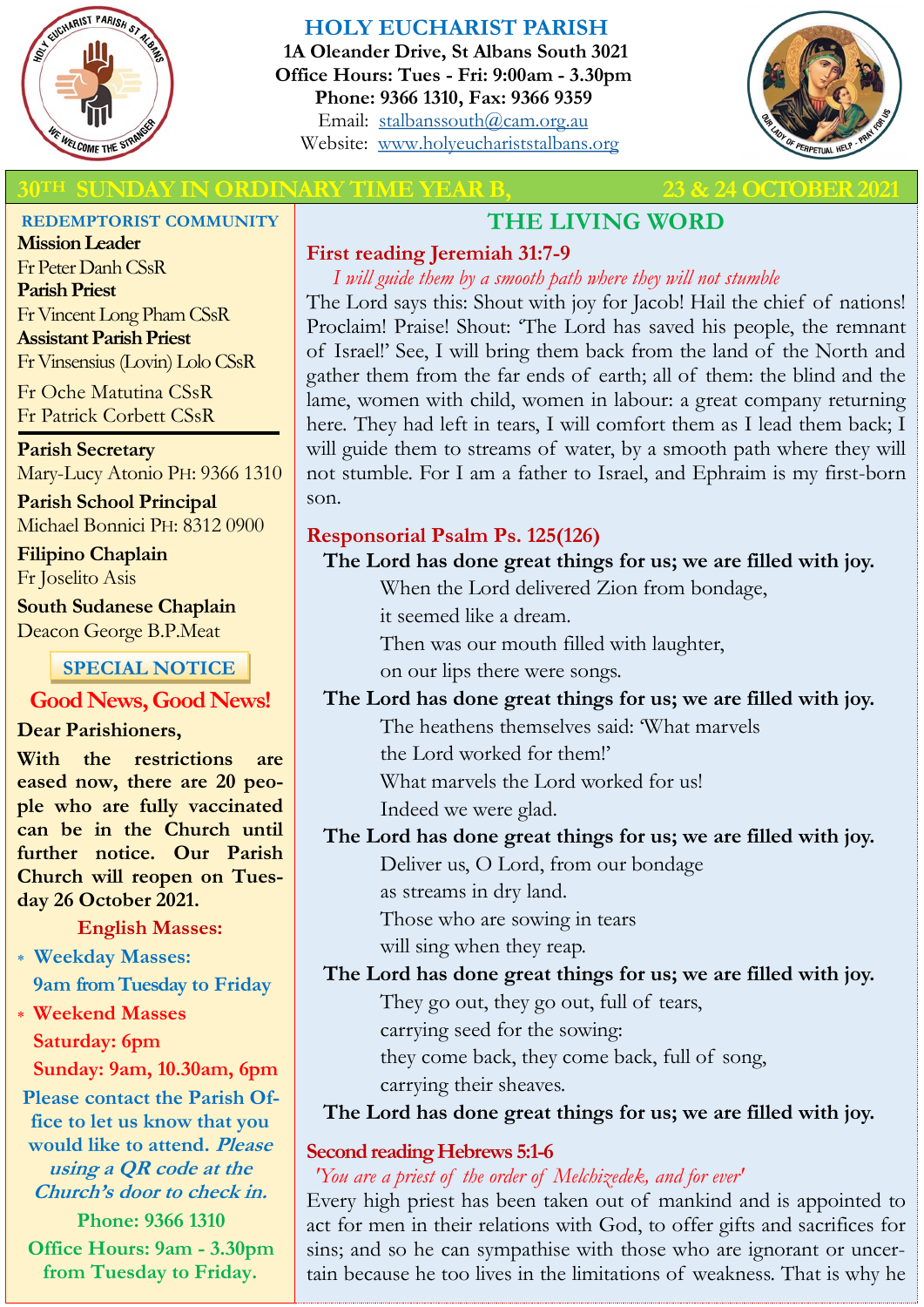has to make sin offerings for himself as well as for the people. No one takes this honour on himself, but each one is called by God, as Aaron was. Nor did Christ give himself the glory of becoming high priest, but he had it from the one who said to him: You are my son, today I have become your father, and in another text: You are a priest of the order of Melchizedek, and for ever.

#### **Gospel Acclamation cf 2 Timothy 1:10**

Alleluia, alleluia! Our Saviour Jesus Christ has done away with death, and brought us life through his gospel. Alleluia!

#### **Gospel Mark 10:46-52**

#### *Go; your faith has saved you*

As Jesus left Jericho with his disciples and a large crowd, Bartimaeus (that is, the son of Timaeus), a blind beggar, was sitting at the side of the road. When he heard that it was Jesus of Nazareth, he began to shout and to say, 'Son of David, Jesus, have pity on me.' And many of them scolded him and told him to keep quiet, but he only shouted all the louder, 'Son of David, have pity on me.' Jesus stopped and said, 'Call him here.' So they called the blind man. 'Courage,' they said 'get up; he is calling you.' So throwing off his cloak, he jumped up and went to Jesus. Then Jesus spoke, 'What do you want me to do for you?' 'Rabbuni,' the blind man said to him 'Master, let me see again.' Jesus said to him, 'Go; your faith has saved you.' And immediately his sight returned and he followed him along the road.

### **REFLECTION ON THE GOSPEL**

What is it that we fail to see? Today's gospel reading brings to closure a long section of Mark's gospel that focuses on the journey of Jesus and his disciples from Caesarea Philippi in the north to Jericho in the south. Jericho is the final staging point in the journey to Jerusalem where the final act of the gospel drama will be played out. This section of the gospel (8:27-10:52) is prefaced by the story of a blind man who comes to sight in stages. It ends with the story of another blind man, Bartimaeus, who comes from blindness to sight, from insight to greater insight, and who joins Jesus on the journey to Jerusalem. On the intervening journey, Jesus endeavours to lead the Twelve out of their metaphorical blindness into an understanding of what it means to follow a suffering messiah. They remain for some time in their blindness, as subsequent events will demonstrate.

The narrator creates an impression of urgency at this point in Mark's gospel. "They" come to Jericho and then leave. The intervention of Bartimaeus, who tries to attract the attention of Jesus by calling out from the roadside, threatens to delay the journey. When he cries out for "mercy", many try, without success, to silence him. The "many" are people in the crowd who neither share the depth of Bartimaeus' faith nor grasp the nature of Jesus' mission of gathering in "the remnant of Israel, among them the blind and the lame" (Jeremiah 31:8). Those who try to silence Bartimaeus are a bit like the family of Jesus who tried to protect him from himself (Mark 3:31).

When it is clear that the perception of the "many" is not shared by Jesus who tells them to "call him", we have an almost comical scene in which they do a complete about-face. It seems they want to please the authority figure no matter what. Bartimaeus offers a stark contrast to these people. He knows that Jesus has the power to bring the mercy of God into his life and the lives of those who wait by the roadside with faith in their hearts. He receives the assurance from Jesus that his faith has made him well or, more literally, has "saved him". Having heard the "call", he follows Jesus "on the way", the journey of faith.

At times we, like Bartimaeus, are aware of our blindness and wait desperately by the roadside for the right person or circumstances to come along and give us the heart to rise up and live the journey of faith. At times, we are like the "many" who think we know what is best for others and who try to silence the voices of those who interfere with our plans. At other times, we, like Jesus of Nazareth, respond to the cries for mercy and stretch out our hands to gather in those whose disabilities might otherwise leave them by the side of the road in the journey of life.

#### **By Veronica M. Lawson RSM**

#### **BE WARY OF THE FASHIONS OF THE AGE – ARCHBISHOP FISHER'S MESSAGE TO PLENARY COUNCIL MEMBERS**

Archbishop Anthony Fisher OP has urged the Members of the 5th Plenary Council of the Catholic Church in Australia to bring the patrimony of the Church across time and space to their discussions, be wary of the fashions of the age and read the signs of the times through the spectacles of faith and reason, otherwise this Plenary Council and any other is for nought.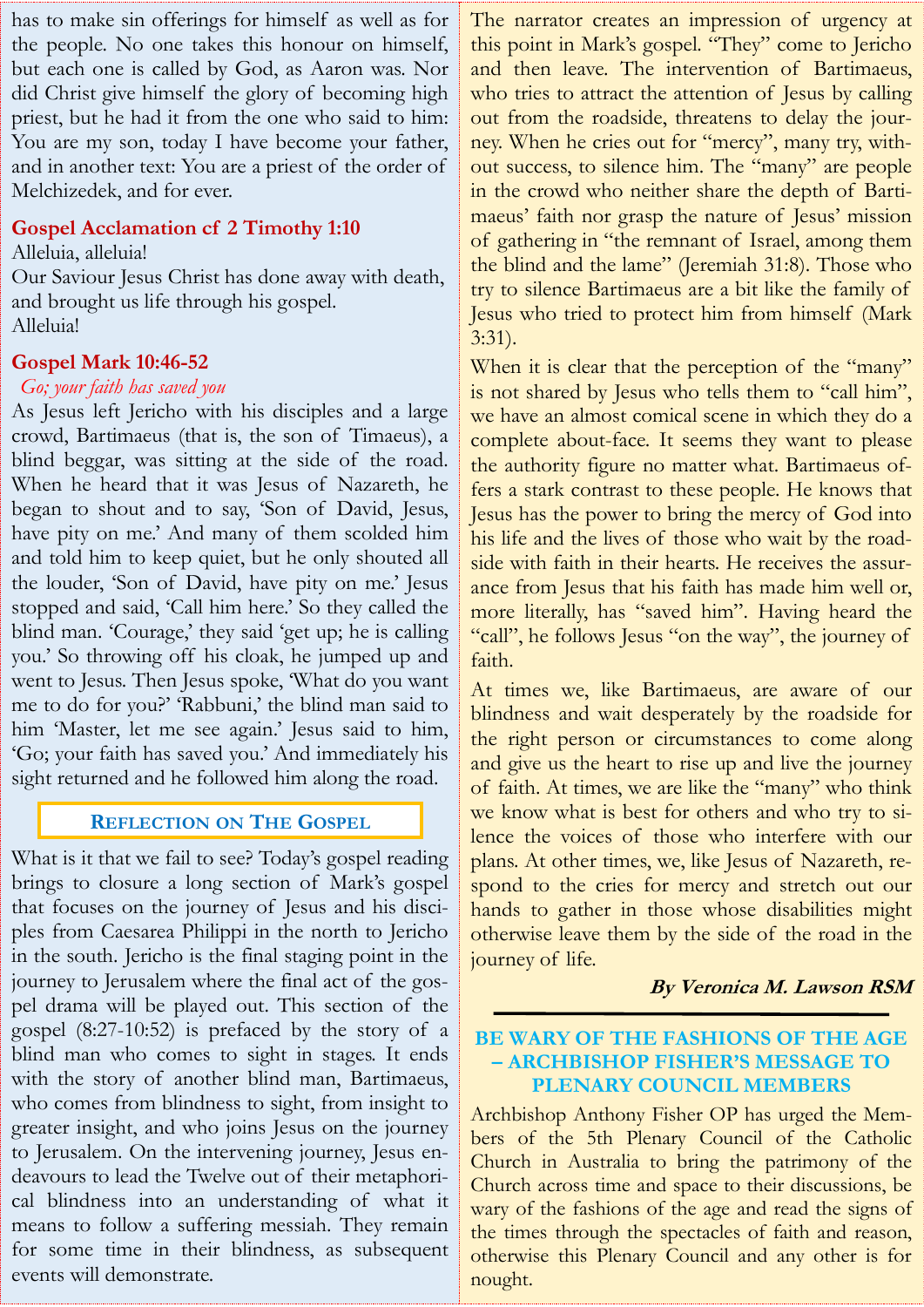Archbishop Fisher was speaking at a Closing Mass for Sydney Members to mark the end of the weeklong First Assembly of the Plenary Council at St Mary's Cathedral on Sunday.

The closing Mass for the First Assembly was held in Brisbane. The Second Assembly will take part, COVID-permitting, in Sydney from 4-9 July 2022.

278 Plenary Council members have participated in the First Assembly largely online, with a small number of dioceses able to bring members together if COVID-19 restrictions allowed.

Small numbers of local bishops, vicars and two lay members were able to attend the Closing Mass in Sydney under public health restrictions.

Sister Susanna Edmunds OP, reads during the special Mass to mark the end of the First Assembly of the Plenary Council. Photo: Giovanni Portelli

In his homily at the Mass, Archbishop Fisher emphasised that previous Plenary Councils in Australia, the most recent having taken place in 1937, were conscious that theirs was one in a long procession of church synods, all charged with proclaiming the apostolic faith that first came to this land a century and a half before them.

"They were part of something that stretched not just across time, but also space: the universal Church represented by the presiding papal legate, by the newish Code of Canon Law they were applying locally, and by the fact Rome had to approve the Council's 655 decrees", Archbishop Fisher said.

"They invoked the help of the Holy Spirit, declaring their reliance upon Him alone, as they shaped pastoral responses to the issues of the day".

Archbishop Fisher emphasised that while Plenary Councils are a means to help renew the Church, Members must respond with holy rather than worldly wisdom to the important responsibilities entrusted to them.

"It's not a parliament making decrees at will, as if everything were 'on the table' or 'up for grabs'. It's a very pastoral strategy of gathering Church leaders and some others, for prayer and discernment, to increase faith, revitalise morals, promote discipline and plan common pastoral action".

The Sydney Archbishop urged Members of the Plenary Council to be guided by the Scriptures, depending on divine wisdom, not merely human thinking as they continue their discussions over coming months in the lead up to the Second Assembly in Sydney next year.

"Use your mind, of course, have a good look at what's going on around you, the challenges and opportunities. Reflect on your experience. Reason things out. But bring the patrimony of the Church across

time and space to that task. Read the signs of the times through the spectacles of faith and reason. Respond with holy rather than worldly wisdom, with perennial truth, not the fashions of the age", Archbishop Fisher said.

REFLECT ON YOUR EXPERIENCE. REASON THINGS OUT. BUT BRING THE PATRIMONY OF THE CHURCH ACROSS TIME AND SPACE TO THAT TASK. READ THE SIGNS OF THE TIMES THROUGH THE SPECTACLES OF FAITH AND REASON.

"Even more importantly, those Scriptures tell us, Christ the Word must be at the centre of all prayer and discernment, of every intervention and small group discussion, of any proposal and vote. Otherwise this Council and any other is for nought".

"All sorts of things came up this week past: some imaginative and wise, some unhelpful even impossible. In the Parallel Plenary Council conducted in some parts of the media over recent months and days, God has rarely been mentioned, or prayer, sacraments, vocation, holiness, saints, communion with the Church. But if Jesus, the Word made flesh, is the Good Teacher to whom we bring all our questions, including the sixteen on the Plenary Council agenda; if His is the wisdom we seek to discern and apply, as the Bishops and their colleagues seek to discern among the many voices, then all will be well".

Archbishop Anthony Fisher OP preaches during the Mass to mark the end of the Plenary. photo: Giovanni Portelli

"If as a Church in Australia we can keep the commandments and repent when we fail, if we can let go of every possession or privilege, ideology or attachment, structure or aspiration that gets in the way of the adventure of the Gospel, then the hearts of the faithful and the Church may truly be renewed", Archbishop Fisher said.

"Follow Christ the Good Teacher and all will be well. Guided by divine rather than worldly wisdom, the Fifth Plenary Council of Australia must now continue its work of prayerful and careful discernment towards the Second Assembly next year. God bless the Council Members and organisers in the meantime!"

On the final working day of the First Assembly on Saturday, a series of proposals were presented for consideration over the nine months leading up to the Second Assembly in Sydney.

This included moves to better embrace the rich liturgical traditions of the Catholic Church in Australia, especially its Eastern Rite churches, a renewed focus on vocations and on strengthening partnerships between Catholic schools and parishes.